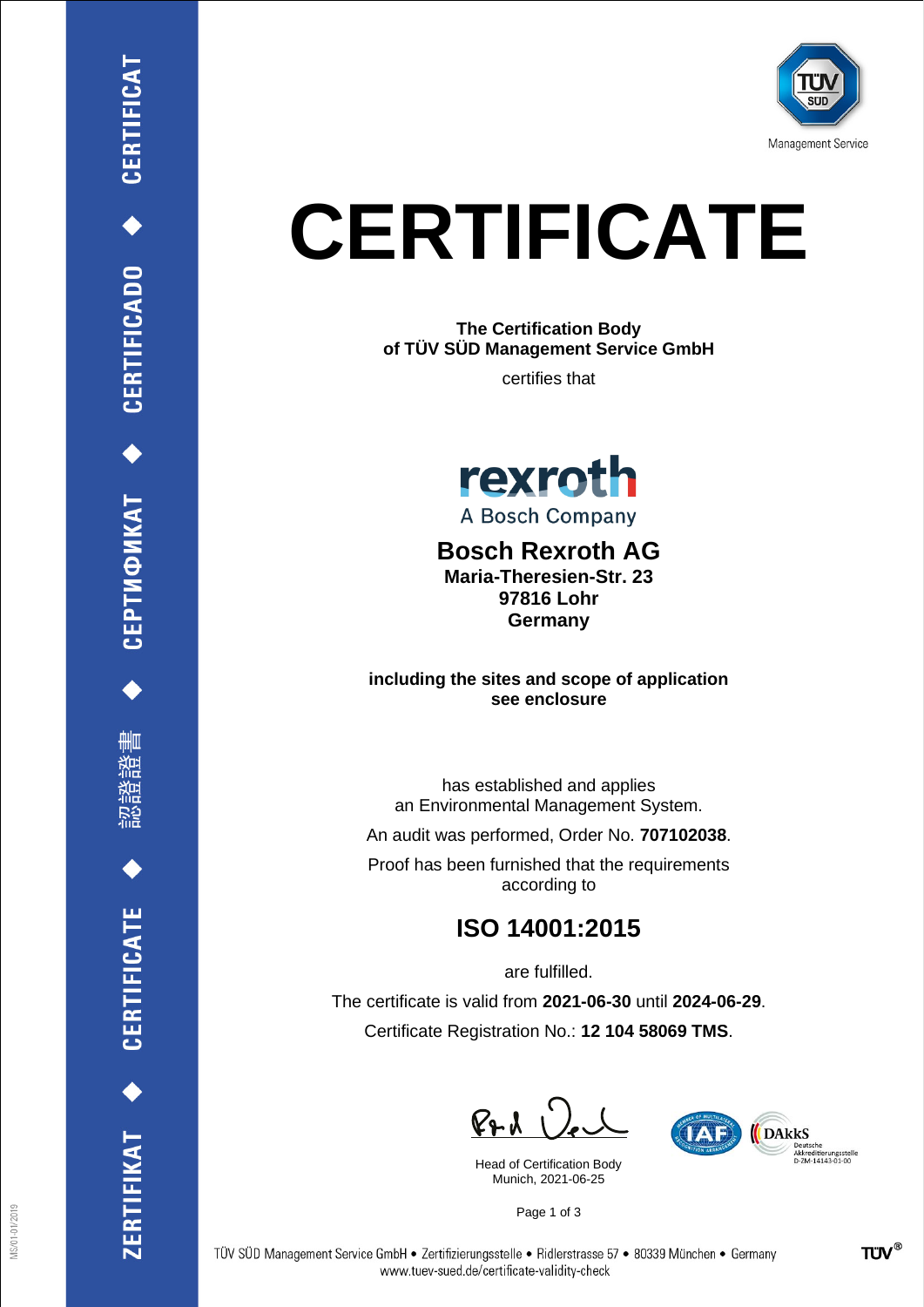刪 瀧

認得

ZERTIFIKAT ◆ CERTIFICATE



## **Enclosure of Certificate Registration No.: 12 104 58069 TMS**

| <b>Sites</b>                                                                                       | Scope of application                                                                                                                           |
|----------------------------------------------------------------------------------------------------|------------------------------------------------------------------------------------------------------------------------------------------------|
| <b>Bosch Rexroth AG</b><br>(Zentralfunktionen)<br>Maria-Theresien-Str. 23<br>97816 Lohr<br>Germany | Execution of central leadership,<br>coordination and controlling of Bosch Rexroth                                                              |
| <b>Bosch Rexroth AG</b><br>Zum Eisengießer 1<br>97816 Lohr<br>Germany                              | Development, project engineering,<br>manufacturing and sales of hydraulic and<br>electric / electronic products for<br>industrial applications |
| <b>Bosch Rexroth AG</b><br>Zum Eisengießer 1<br>97816 Lohr<br>Germany                              | Development, manufacturing and sales of<br>cast iron products                                                                                  |
| <b>Bosch Rexroth AG</b><br>Röntgenstr. 5<br>97424 Schweinfurt<br>Germany                           | Manufacturing of<br>linear motion technology products                                                                                          |
| <b>Bosch Rexroth AG</b><br>Bürgermeister-Dr.-Nebel-Str. 2<br>97816 Lohr<br>Germany                 | Development, manufacturing, sales and<br>service of electric / electronic drive and<br>control technology                                      |
| <b>Bosch Rexroth AG</b><br>Rexrothstr. 1<br>97437 Augsfeld<br>Germany                              | Manufacturing of hydraulic<br>for mobile applications                                                                                          |
| <b>Bosch Rexroth AG</b><br>Beckerstr, 31<br>09120 Chemnitz<br>Germany                              | Manufacturing of hydraulic power units<br>and hydraulic assembly groups for<br>industrial applications                                         |
| <b>Bosch Rexroth AG</b><br>Bürgermeister-Dr.-Nebel-Str. 8<br>97816 Lohr<br>Germany                 | Sales, service, maintenance and<br>modernization of hydraulic and<br>electric / electronic products for<br>industrial and mobile applications  |

 $P_{P}$ d  $Q_{e}$ 

Head of Certification Body Munich, 2021-06-25



Page 2 of 3